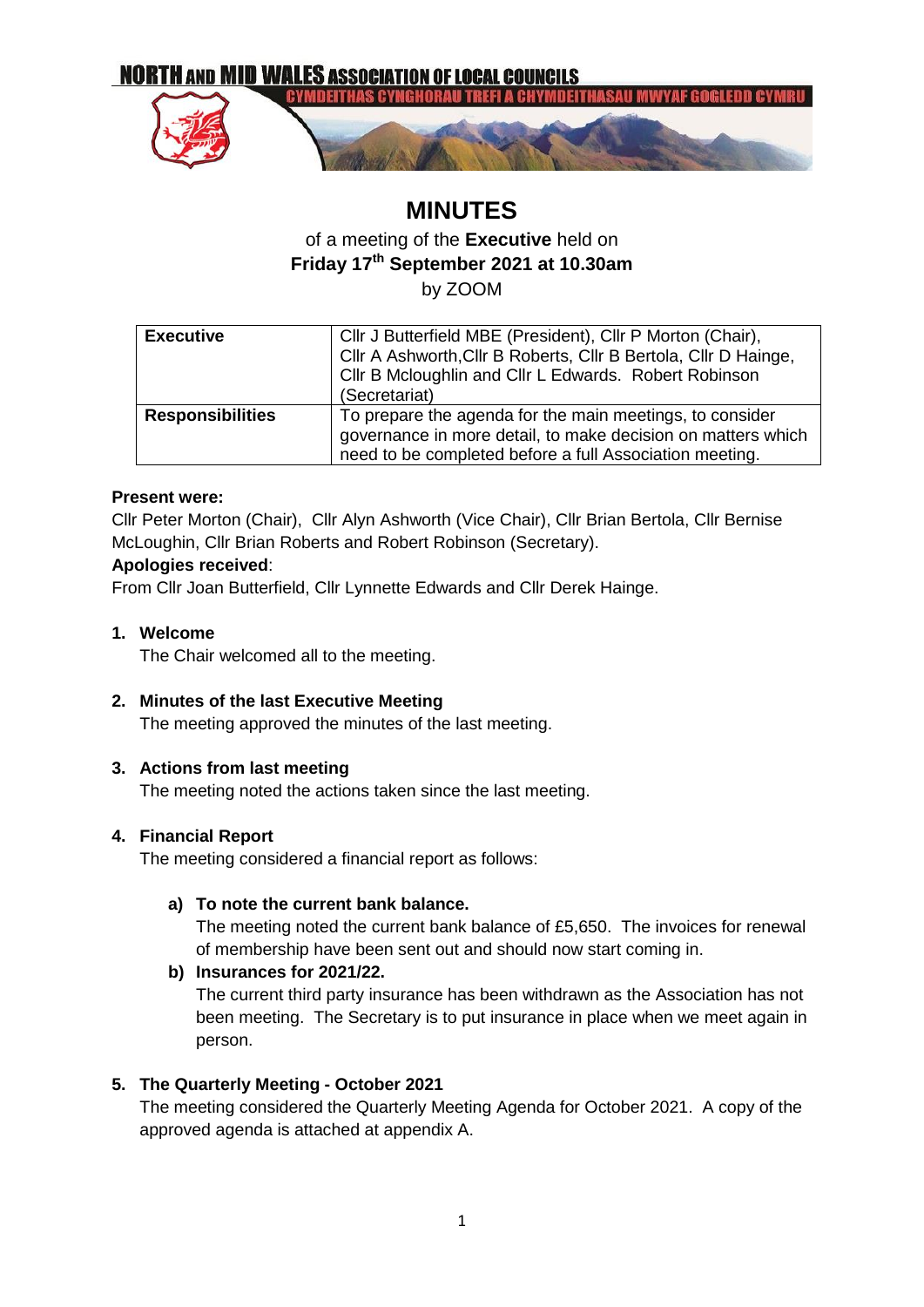**NORTH AND MID WALES ASSOCIATION OF LOCAL COUNCILS** 



### **6. To consider meeting arrangements for the Quarterly Meeting**

The meeting considered arrangements for the October Meeting (ie Zoom or in person). The meeting agreed that meetings should be held by Zoom until at least the end of the year. A review of the situation will be considered at the December 2021 Executive meeting.

#### **7. Consultations**

The meeting considered the following consultations:

- a) Qualifications for Town Clerks The Association after consultation with members supports the proposals
- b) 20mph speed limits The Association supports the introduction of 20mph limits around schools or for specific areas only
- c) Rates for Holiday Lets To be discussed at the next quarterly meeting
- d) Covid 19 rating appeals The Association has objected to any removal of appeal rights

### **8. Queens Platinum Jubilee**

The meeting agreed that the Secretary should send a card congratulating the Queen on the Platinum Jubilee since here coronation. It was felt that each Council will hold their own events.

#### **9. North Wales Coast Railway**

The meeting received a short report on the current TfW trains.

#### **10. Independent Review Panel for Wales**

To consider any other items of business raised by Members of the Executive.

#### **11. Actions to be taken forward**

The following actions are to be taken forward following the meeting.

| <b>No</b>      | Item                                         |
|----------------|----------------------------------------------|
|                | <b>Publish minutes of Executive</b>          |
| $\overline{2}$ | Publish agenda for the Quarterly Meeting     |
| $\overline{3}$ | Arrange for consultations to be responded to |
| $\overline{4}$ | Arrange a meeting with the IRPW              |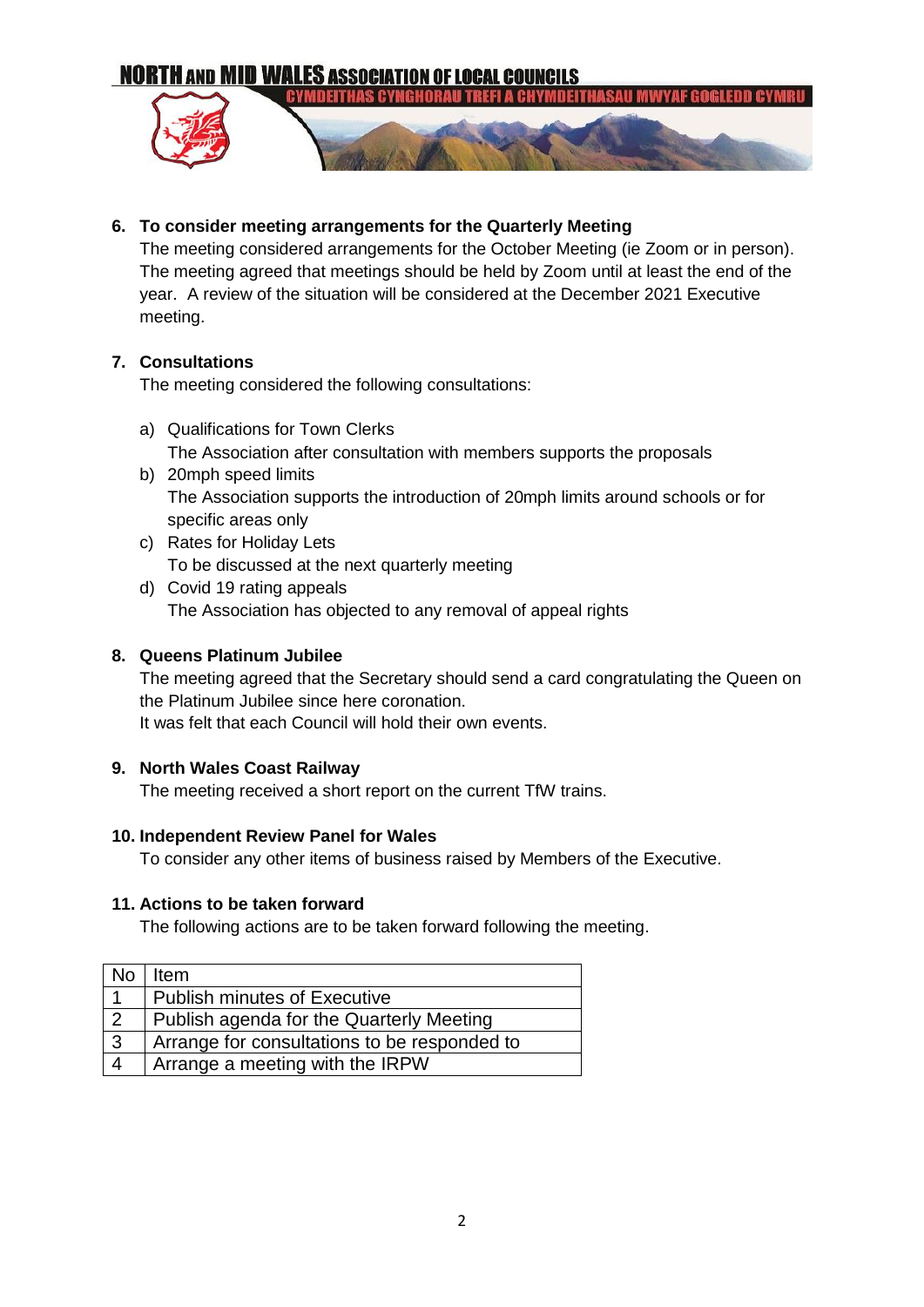

**APPENDIX A**

# **AGENDA**

# for the quarterly meeting of the **Association** to be held on **Friday 22nd October 2021 at 10.30am** to be held by Zoom

# **1. Welcome**

To receive a welcome from the Chair to the meeting.

# **2. Record of attendance**

To record a record of attendance and to receive any apologies for absence.

# **3. Minutes of the last Full Association Meeting – July 2021**

To approve the minutes of the last full Association meeting held in on 23<sup>rd</sup> July 2021.

# **4. North Wales Police and Crime Commissioner**

To receive the Police and Crime Commissioner.

# **5. To welcome new member Councils to the meeting**

To welcome new Councils to the Association. Holyhead Town Council and Llanfair Caereinion Town Council.

# **6. Actions from and since last meeting**

To consider the actions taken since the last full Association meeting: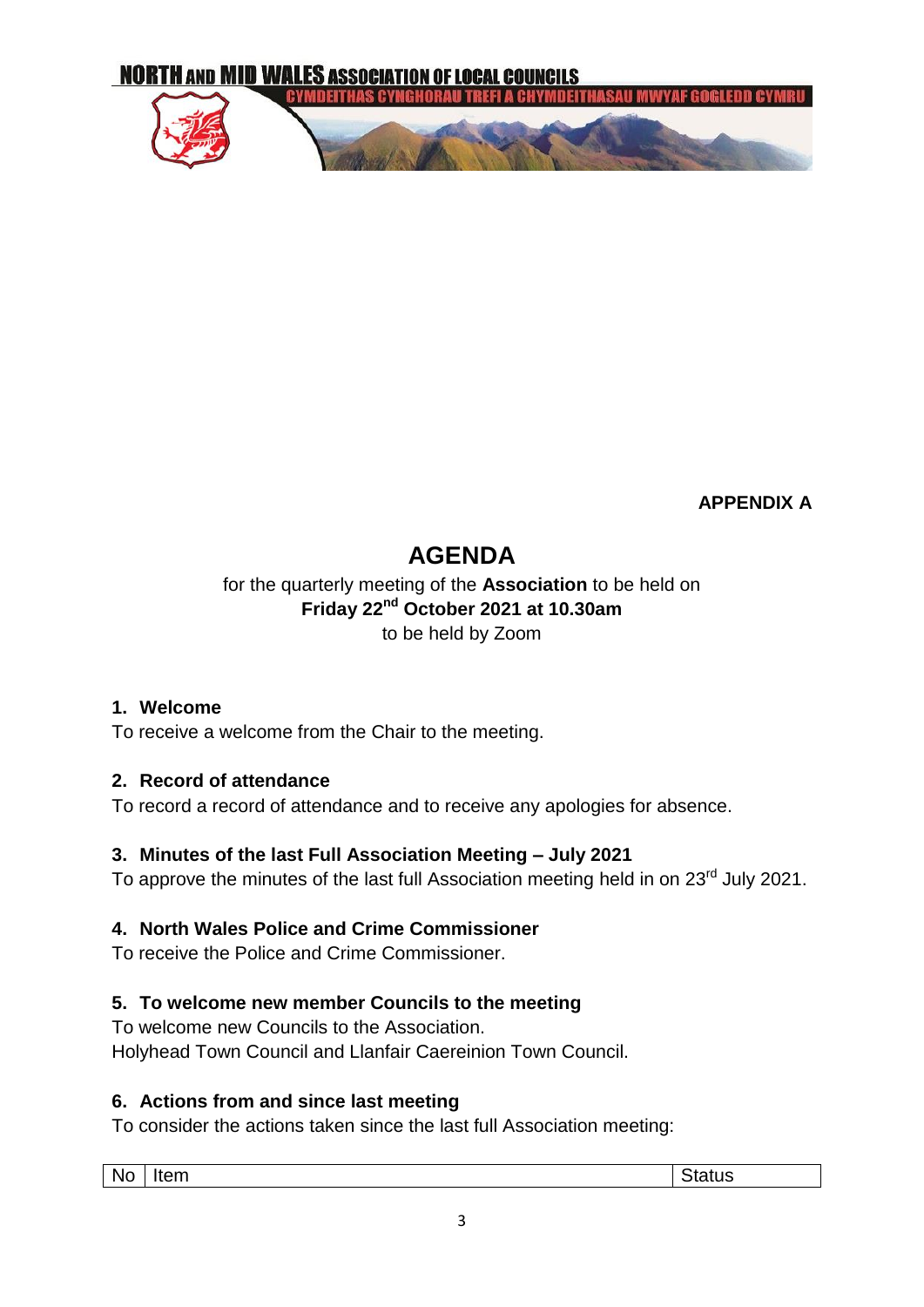# **NORTH AND MID WALES ASSOCIATION OF LOCAL COUNCILS CYMDEITHAS CYNGHORAU TREFI A CHYMDEITHASAU MWYAF GOGLEDD CYMRU**

| $\overline{1}$ | Prepare minutes and post on website                                                | Completed                     |
|----------------|------------------------------------------------------------------------------------|-------------------------------|
| 2              | Accounts for 2020-2021 audit                                                       | Under way                     |
| $\overline{3}$ | Holywell transport issues to be raised at the transport liaison<br>meeting         | On agenda for<br>this meeting |
| $\overline{4}$ | Meeting with Welsh Government over a minister for North<br>Wales to be progressed. | Ongoing                       |
| 5              | Invite Police and Crime Commission to the October meeting.                         | Completed                     |
| 6              | Respond to the Power to Trade consultation                                         | Completed                     |
| $\overline{7}$ | Raise the subject of electric cars with the Executive at its next<br>meeting       | On agenda for<br>this meeting |

# **7. To receive a Health report for both North and Mid Wales**

- a) To consider an update on Health matters in North Wales and Mid Wales.
- b) To consider a response from the Hospital Trust on availability of beds using hospital areas built but not used.

# **8. To receive a report on Homeless in North and Mid Wales**

- a) To consider an update on Homeless issues.
- b) To consider the issues around lack of homes for local people when homes are found when needed for other emergencies.

# **9. North Wales Coast Transport**

To consider matters relating to transport in Wales as follows:

- a) Transport Committee report.
- b) Electric cars (raised by Holywell Town Council).
- c) Transport issues in Holywell.

# **10.Consultations**

The note the consultations completed since the last meeting which were:

- a) 20mph limits in towns
- b) Qualified Clerks
- c) Rating appeals based upon Covid 19

To consider a response to the proposed Bill on Holiday lets and business rates

# **11.Independent Review Panel of Wales**

To consider the latest report of the IRPW affecting Community Councils. The Secretary is to seek a meeting with the IRPW over the issues that the Assocaition is concerned being: